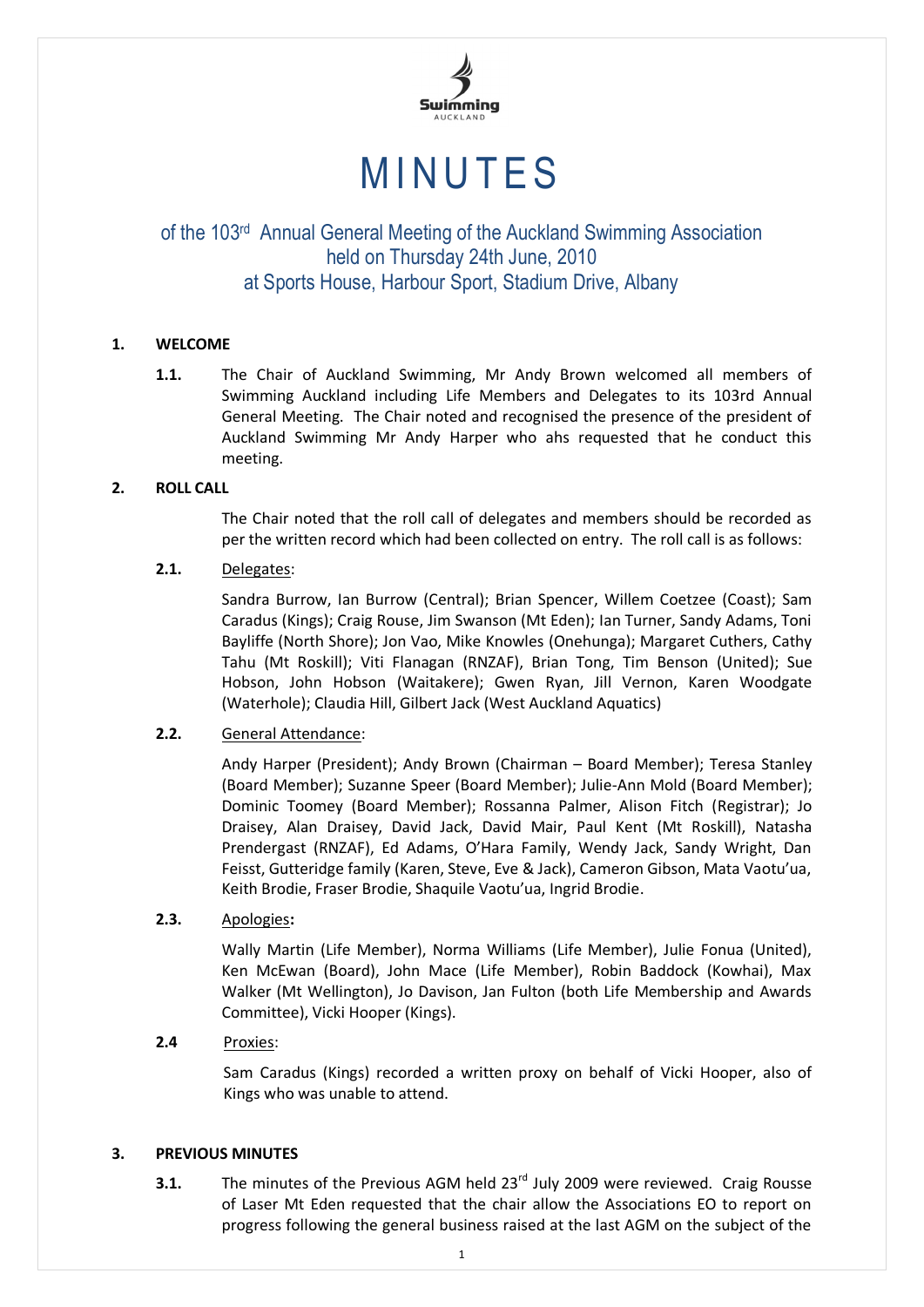

SNZ Data-base. The Chair granted leave for the EO to report in which the meeting was notified that following the business of the previous AGM the members concerns about the additional workload being required of its members to maintain a parallel data-base for SNZ were raised during the Regional Forum at the SNZ AGM in September 2009. The matter had been the subject of further ongoing and significant dialogue between the Regions and SNZ with now some recognition from SNZ that the current state of affairs with the ZEUS Data-base is unsatisfactory. SNZ has raised alternative proposals which are now the subject of submissions from the Regions of SNZ. Over time there will be more to report, but at present that is the situation.

**Moved** by Craig Rouse that the minutes of the 102nd Annual General Meeting be approved as a true and correct reflection of the meeting.

**Seconded** Brian Tong *Carried*

#### **4. DELEGATES TO SWIMMING AUCKLAND FOR THE ENSUING YEAR**

| (Notified to date)                               |                                        |  |
|--------------------------------------------------|----------------------------------------|--|
| Central City                                     | Sandra Burrow, Ian Burrow              |  |
| Coast                                            | Willem Coetzee, Brian Spencer          |  |
| Devonport                                        |                                        |  |
| Helensville                                      |                                        |  |
| <b>Kelston Aquatics</b>                          |                                        |  |
| Kings                                            | Sam Caradus, Vicki Hooper              |  |
| Kowhai                                           |                                        |  |
| Mt Eden                                          | Jim Swanson, Craig Rouse               |  |
| Mt Wellington                                    |                                        |  |
| NorthShore                                       | Ian Turner, Toni Bayliffe, Sandy Adams |  |
| Onehunga                                         | Mike Knowles, John Vao                 |  |
| Parnell                                          |                                        |  |
| Roskill                                          | Margaret Cuthers, Cathy Tahu           |  |
| <b>RNZAF</b>                                     | Viti Flanagan                          |  |
|                                                  | Waitakere City Sue Hobson, John Hobson |  |
| Waterhole                                        | Gwen Ryan, Jill Vernon, Karen Woodgate |  |
| Claudia Hill, Gilbert Jack<br>West Akld Aquatics |                                        |  |

## **5. CONSIDERATION OF THE ASSOCIATION'S ANNUAL REPORT AND FINANCIAL STATEMENTS FOR THE YEAR ENDED 30 APRIL 2009**

**5.1.** Julie-Ann Mold, Board Member, spoke with regard to the audited financial statements presented to the members. Julie-Ann advised that Swimming Auckland had experienced an operating profit before non-cash adjustments in the region of \$18,000. When annual non-cash adjustments of Depreciation and other various year end accruals are accounted for the end of year reported loss is \$31,620 which represents a significant improvement in position over previous years. Through the year there was no need to call upon association reserves And today the Association stands in a more comfortable position than it has for some time.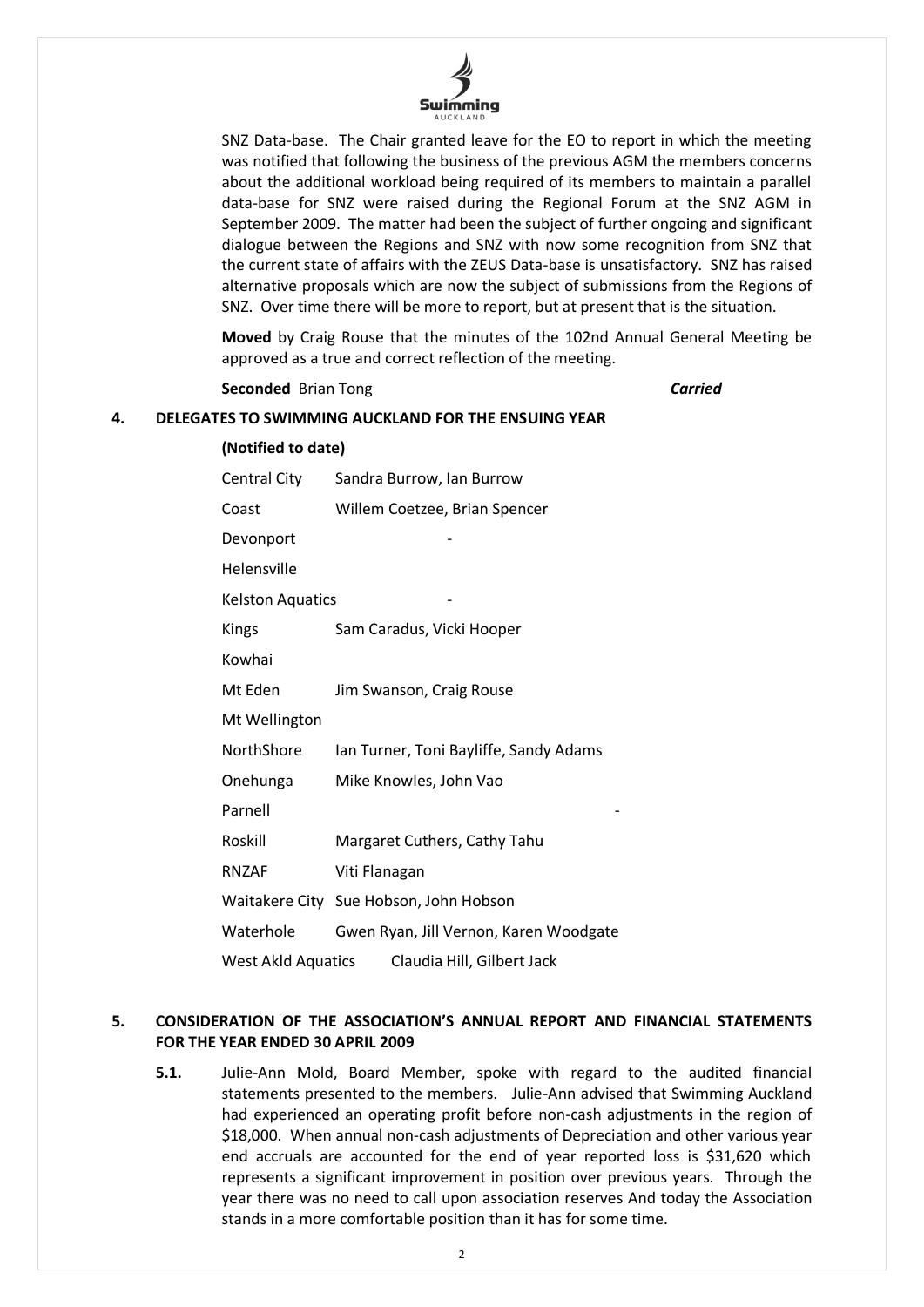

**Moved** by Julie-Ann Mold that the 2010 financial accounts be accepted.

**Seconded** Willem Coetzee *Carried*

## **6. CHAIRMAN'S REPORT - Andy Brown**

**6.1.** The Chair, Mr Andy Brown reported briefly on the key issues which were raised in his written report as contained in the Associations Annual Report. *Carried*

## **7. ELECTION OF OFFICERS**

**7.1** A question was raised by Gwen Ryan (ASA Board, Waterhole Delegate as to whether there were sufficient delegates in attendance to constitute a quorum. The quorum requirements as noted in R 9.02.4 are that 50% of those delegates whose names have been notified in writing to the associations Executive Officer prior to the commencement of the meeting. That number (notified delegates) is 25. A quorum is therefore 13. The roll call recorded 24 delegates in attendance withbo1 apology but sending a proxy. A quorum was therefore established.

|      | <b>Office</b> | <b>Nominee</b> |                       |
|------|---------------|----------------|-----------------------|
| 7.1. | President:    | David Jack     | Andy Harper/Gwen Ryan |
|      |               |                | Elected               |

**ASA Board:** Following the retirement of Ken McEwan from the Board nominations were received from Cameron Gibson (United) and Teresa Stanley (NSS). Cameron Gibson was proposed by Jon Winter, seconded by Suzanne Speer. Teresa Stanley was proposed by Ian Turner, seconded by Toni Bayliffe. Both addressed the meeting before a vote was taken. ASA Board members were appointed as returning officers. The vote carried 11/9 in favour of Teresa Stanley. The Chair instructed that ballot papers be destroyed.

| Registrar | Alison Fitch | Willem Coetzee/Brian Spencer |
|-----------|--------------|------------------------------|
|-----------|--------------|------------------------------|

*Elected*

## **Competitive Swim Group**

| <b>Elected Positions:</b> | Election of two members, CSG Committee |
|---------------------------|----------------------------------------|
| Mihai Mandache            | Jeff Windress/Eperthea Coetzee         |
| GlennHamblyn              | Craig Rouse/Jim Swanson                |

*Elected*

The meeting was notified that the appointed coaches representatives are Gwen Ryan, Paul Kent, Scott Talbot. The Swimmers representative is Helen Norfolk.

#### **Events Management Group**

| <b>Elected Positions:</b> |                             |
|---------------------------|-----------------------------|
| Jo Draisey                | Mike Knowles/Willem Coetzee |
| Mike Knowles              | Vanda Kocks/Willem Coetzee  |
| <b>Tony Cooper</b>        | Gwen Ryan/karen Woodgate    |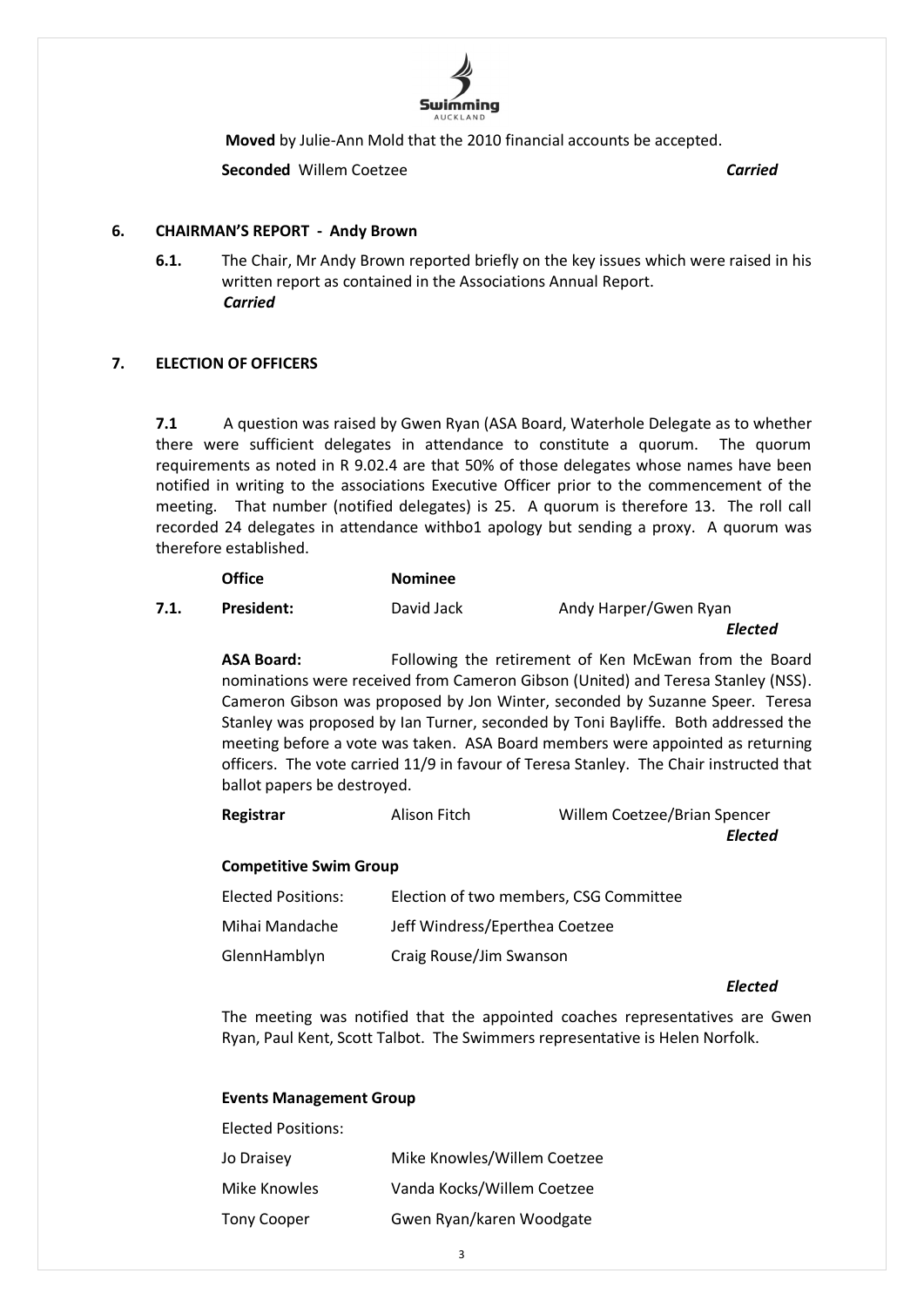

|                           | <b>AUCKLAND</b>                   |                |
|---------------------------|-----------------------------------|----------------|
| Toni Bayliffe             | David Jack/Sandy Adams            |                |
| Viti Flanagan             | Amanda Harvey/Natasha Prendergast |                |
|                           |                                   | <b>Elected</b> |
| <b>Technical Group</b>    |                                   |                |
| <b>Elected Positions:</b> |                                   |                |
| <b>Craig Rouse</b>        | Jim Swanson/Michelle Follows      |                |
| <b>Alan Draisey</b>       | Claudia Hill/Gilbert Jack         |                |
| Jill Vernon               | Gwen Ryan/Karen Woodgate          |                |
| Eperthea Coetzee          | Jeff Windress/Willem Coetzee      |                |
| Kristina Quintal          | Craig Rouse/Jim Swanson           |                |
|                           |                                   | Elected        |
| <b>Technology Group</b>   |                                   |                |
| <b>Elected Positions:</b> |                                   |                |
| <b>Tim Draisey</b>        | Claudia Hill/Gilbert Jack         |                |
| Jo Draisey                | Claudia Hill/Gilbert Jack         |                |
| Cameron Blackburn         | Gwen Ryan/Karen Woodgate          |                |
|                           |                                   |                |

*Elected*

#### **Awards Committee**

Matt Foy Mike Knowles/Jo Draisey

Two Positions are vacant, one by retirement rotation of Andy Harper, the other vacated in 2010 which is to be for a term expiring 2013. Nominations were made of Andy Harper for the position which he vacates this year for retirement in 2014 and for David Jack to fill the vacant position scheduled for retirement in 2013. Discussion was raised concerning the provision of R 10.01.1 and its footnote under the term 'Explanation' and the eligibility of these candidates given that both are SNZ Service Award holders. This would mean that the composition of the committee is established with one ASA Life Member (Sandra Burrow) plus three SNZ Service Award Holders and One ASA Honours Award holder. The advice of Dominic Toomey, ASA Board was that this provision was at best inconclusive and more likely ambiguous as it related to composition. Retiring President Andy Harper expressed the view that this provision anticipated that office holders may be elevated to higher office, but that they were still Auckland Service Award Holders, effectively, once an ASA Service Award Holder, always and ASA Service Award holder. As the meetings position was inconclusive on the subject and as no further nominations were received these two nominations were carried.

| Andy Harper | Sandra Burrow/David Jack                              | (retires by rotation 2014) |
|-------------|-------------------------------------------------------|----------------------------|
| David Jack  | Andy Harper/Dominic Toomey (retires by rotation 2013) |                            |

*Elected*

## **7.2. The above nominations were all carried unopposed**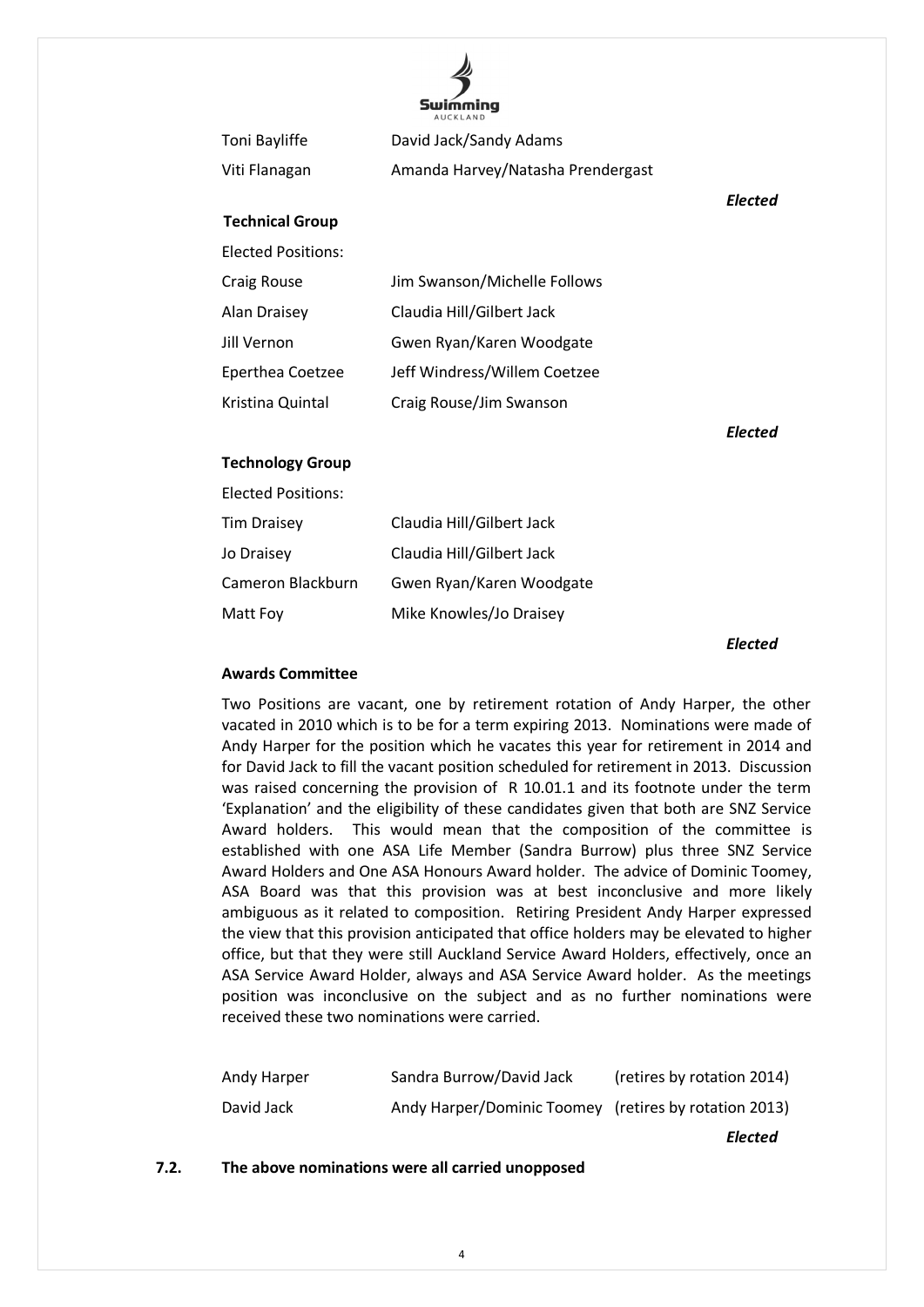

## **8. CONSIDERATION OF LIFE MEMBERSHIP AND AWARDS COMMITTEE REPORT**

Presented by Andy Harper (Chair)

**8.1.** Andy congratulated the Chairman and the Board on their achievements during the year. Andy then presented for the meetings consideration the recommendations of the Life Members and Awards Committee as it relates to the allocation of Auckland Service, Auckland Honours and Auckland Membership Awards.

## 8.2. **Auckland Service Awards. It was proposed that the following become recipients of an Auckland Service Award:**

- **8.2.1.** Suzanne Speer, United; Julie Fonua, United; Kristin Benson, United; Liz Davis, United.
- 8.2.2. Tonia Wheeler, ASA & Coast; Alison Fitch, ASA & NSS; Daniel Feisst, NSS.
- 8.2.3. Sarah Blackburn, Waterhole; Daniel Ryan, Waterhole; Philippa Bouzaid, ASA.
- 8.2.4. Claudia Hill, West Auckland; Beverley Lang. West Auckland; Simon Mayne, West Auckland.
- 8.2.5. Thomas Ansorg, NSS & SNZ; Gary Lane, Laser Mt Eden; Julie Bluck, Coast.

## 8.3. **Auckland Honours Awards. It was proposed that the following become recipients of the Auckland Honours Award.**

- 8.3.1. Ernie Foy, Onehunga; Judith Wright, Waterhole; Gwen Ryan, Waterhole; Jo Draisey, West Auckland.
- 8.4. Life Members of Auckland Swimming. It was proposed that the following be made Life Members of Auckland Swimming.
	- 8.4.1.Ian Burrow, Central City Swimming; Shirley McKay, Waitakere Zone; Jim Goodwin, Roskill.
- 8.5. It is proposed that the recommendations of the Life Membership and Awards Committee as to the awarding of Auckland Service, Honours and Life Membership be adopted. Andy Haprper/Sandra Burrow. Carried.

## **9. REMITS FOR CONSIDERATION:**

#### **9.1. Remit 1:**

That a new rule, Rule 9.01.7 be adopted relating to the conduct of meetings.

"To be awarded to an Auckland affiliated club swimmer registering the best performance of the meet in the opinion of a panel consisting of three coaches (including one from outside the Auckland Swimming Association) and one Auckland Swimming Association Selector."

Proposed by Teresa Stanley on behalf of the ASA Board, second by Dominic Toomey on the provision that the term 'general' receding 'meeting' is struck out.

*Accepted*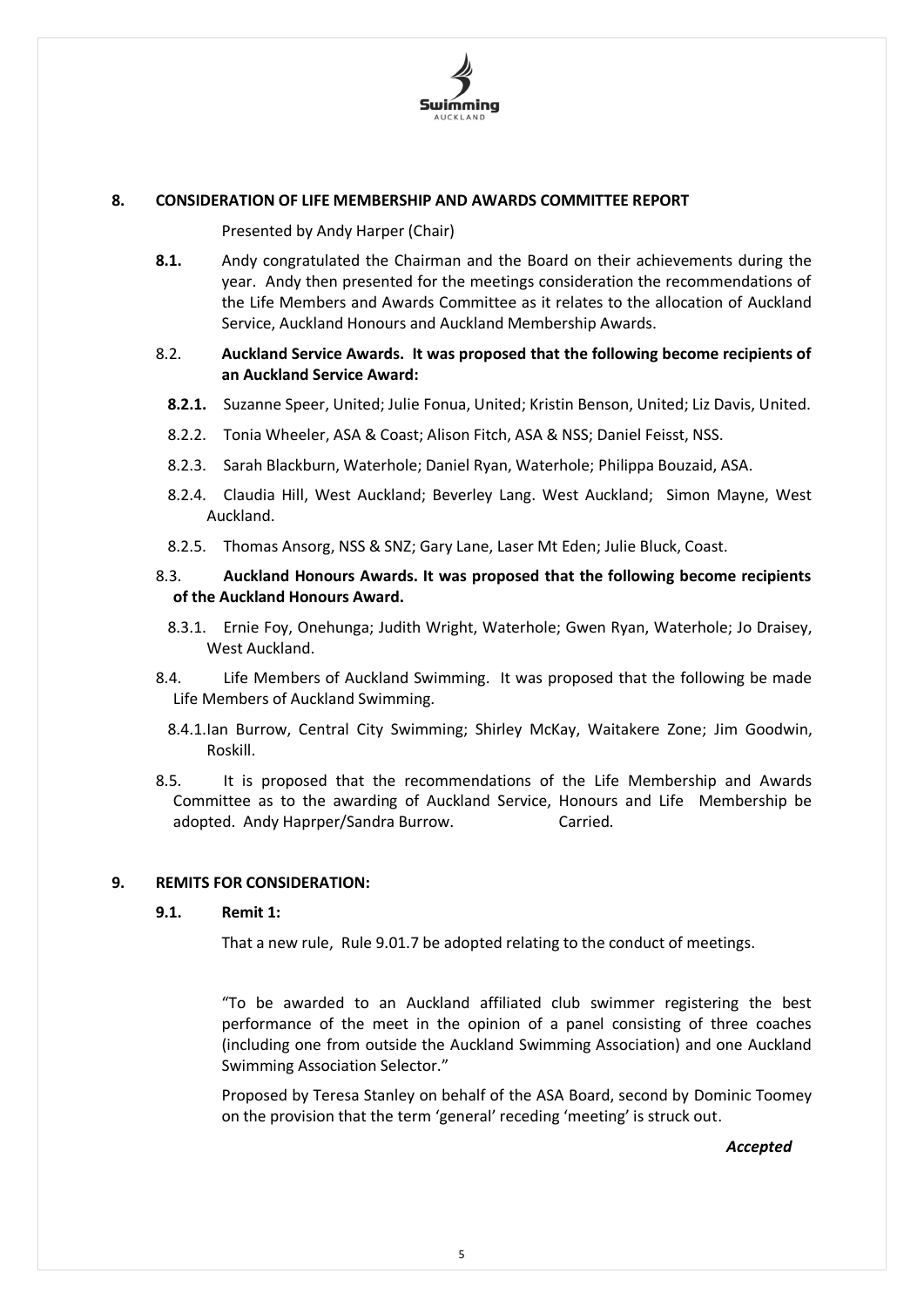

## **9.2. Remit 2:**

That a new rule, Rule 3.05 relating to Child Protection be adopted.

Rule 12.30

Norma Williams' Family 2006 Centennial Trophy

To be awarded to the first member of an ASA Club in the final of the Men's Open 50m Freestyle event at the ASA summer Championships.

## **PRESENTATION BY EXECUTIVE OFFICER – Brian Palmer**

**9.3.** Brian Palmer thanked the members for their acceptance of him as the new EO for the ASA. Brian noted the work of the many volunteers who ensure that the ASA continues to function. He noted the ongoing need for new volunteers to step up to ensure that those who have served for lengthy periods of time can feel as though there is a succession strategy. He wished to particularly note the willingness of so many who had been prepared to stand for the ASA management committee's and spoke to some of the challenges which they will need to address. Particular tribute was paid to the outstanding and long standing service of Norma William's, most recently as Registrar from which she has retired at this AGM. The EO asked the Chairman if the biography and recognition of Norma's service, which he read could be included in the record of this  $102<sup>nd</sup>$  AGM. The Chairman agreed. Further reference was made to the challenges of ensuring that the ASA became more commercial and looked closely at the way in which all aspects of its 'product presentation' were addressed. We need to ask ourselves hard questions about how we can spread the base of our sport and also how we can understand better why so many leave the sport at such a young age and how we can better ensure that their longevity is maintained. The EO also paid tribute to the athletes from Auckland who represent us so well – particular mention was made of Alannah Jury who had just completed her first World Championships swim with a highly credible  $13<sup>th</sup>$  place in the 10 km Open Water swim at Ostia, Italy. He was confident that the AGM would also wish the balance of the NZ team who were comprised completely of Aucklander's well and we as the ASA were extremely proud of them and what they were accomplishing.

> Norma's Accomplishments: Norma was a swimmer for 17 years with the North Shore Club, and in that time represented NZ at the 1950 British Empire Games and won the silver medal in the 4 x 110 yards Freestyle relay. Also a finalist in the 110 free as well.

> After getting married in 1952 her husband Cliff started teaching swimming at the Onehunga pools when they first opened in 1956. Norma, then working in the office helped start the Onehunga swimming club.

> Norma is a life member of 2 clubs ONE and NSS and is a life member of Auckland and NZ Ass,.

## **MBE in 1977 for her Service to Sport**

National Selector for 27 years - President ASA 2 years

Registrar 26 years in two stages for 9 years 1965 – 1974 and then 1992 – this day 17 years

ASA Treasurer for about 6 years - Deputy chair ASA for a few years

Chairman of NZ diving authority for 2 1/2 years 1983 -85